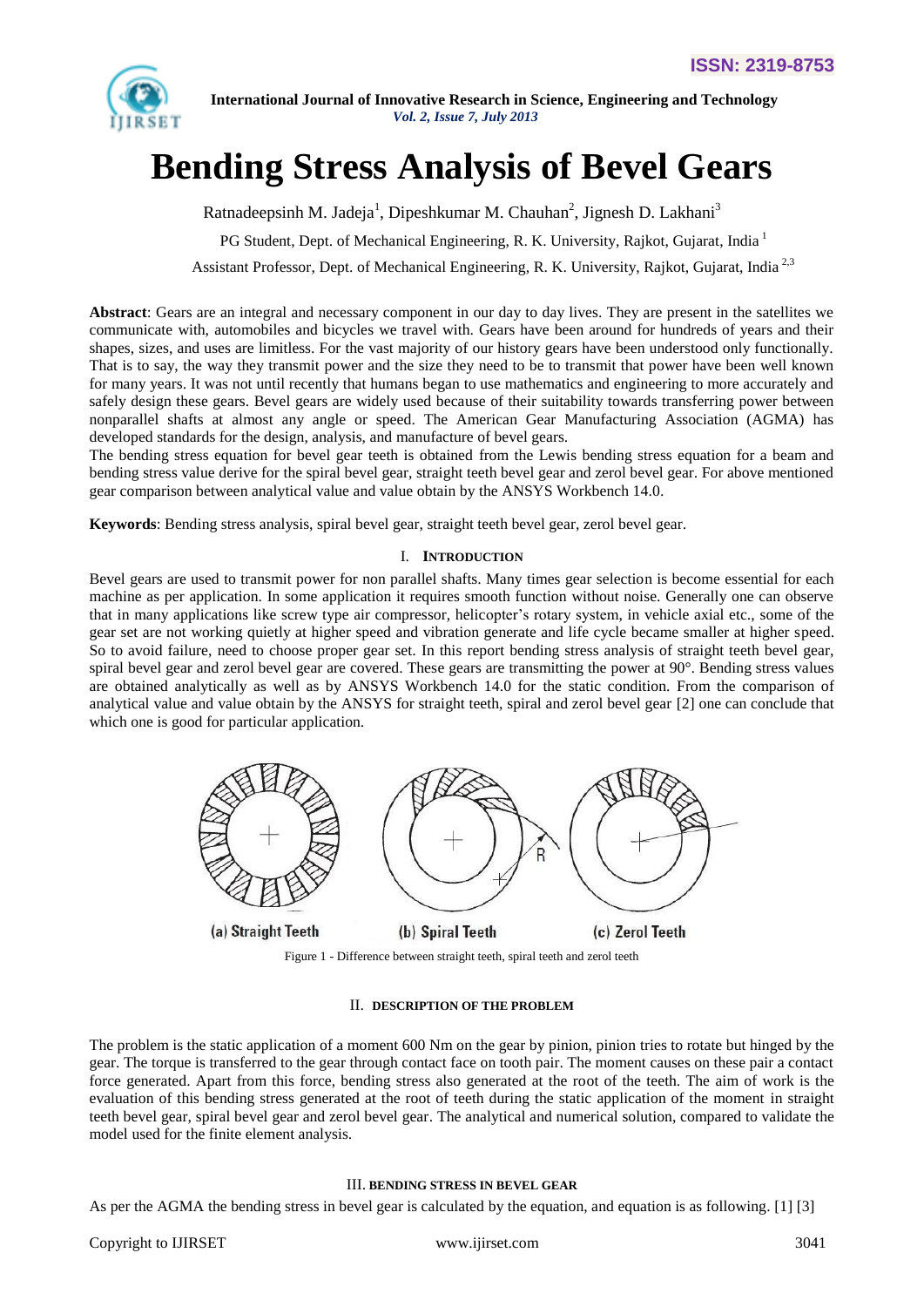

$$
\sigma_B = \frac{2T}{d} \frac{Gr}{FmJ} \frac{K_a K_m K_s}{K_v K_x}
$$

Where,  $T = Torque = 600 Nm$ ,

 $d =$ Diameter of gear = 219.82 mm,  $F = Face width = 62.35 mm$ ,  $m = Module = 7.6$  mm,  $Gr = Gear ratio = 0.58$  $J =$  Geometry factor of gear = 0.21  $K_a$  = Application factor = 1  $K_m =$  Load distribution factor = 1.6  $K_s = Size factor = 1$  $K_v =$  Dynamic factor = 1

 $K<sub>x</sub>$  = Gear geometry factor = 1 for straight teeth bevel gear

 $= 1.15$  for spiral bevel gear adn zerol bevel gear

For spiral bevel gear here take spiral angle is 35°, and zerol bevel gear is same as the spiral bevel gear but it is with the zero spiral angle. For straight teeth bevel gear, spiral bevel gear and zerol bevel gear all the other data is taken as same.

## IV. **BENDING STRESS ANALYSIS USING ANSYS**

For bending stress analysis, ANSYS Workbench 14.0 is used. For the modelling of the bevel gear PTC Creo is used. Applying a mesh is necessary thing for the analysis in ANSYS. For this project tetrahedron type element and size of element is 1 mm for all other faces and 0.5 mm for those areas where the stress concentration is high.

The boundary condition and loading condition should be specified. For the analysis first apply the mesh in gear. It is not necessary to take whole gear set for the analysis, at the starting condition the load is applied on the gear teeth and the amount of load transfer from pinion to gear. At the starting condition the amount of torque is high than at the running condition the amount of torque is less. So for the analysis the only some part of the gear is taken.



Figure 2 – Meshing in gear teeth

After applying mesh in a gear teeth constrain and loading condition should be applied on the gear teeth. As per the above discussion here the only some part of gear is taken for the analysis, two of the surfaces are fixed in the reference of the gear teeth where the load is applied [4]. Here load is applied in the form of pressure. The amount of tangential load is applied on the some specific area of the gear teeth by the pinion. That area is defining as the contact region of the gear teeth and the pinion teeth.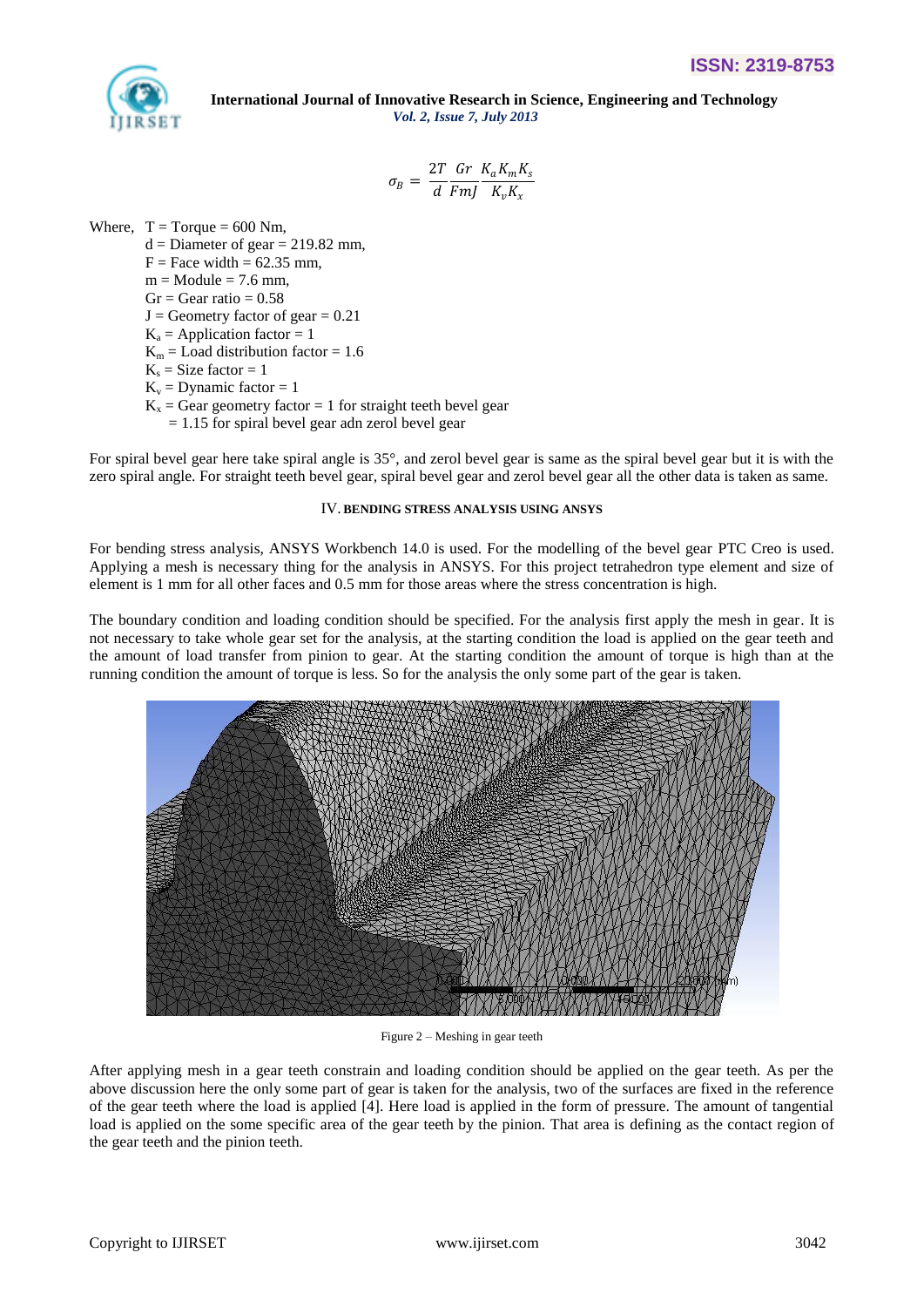



Figure 3 – Boundary condition in Straight teeth bevel gear

The meshing and the loading condition are the same for the spiral bevel gear as well as for the zerol bevel gear. The value of the bending stress in straight teeth bevel gear by ANSYS is shown in below figure.



Figure 4 – Bending stress distribution in straight teeth bevel gear

As shown in above figure the stress value is 43.987 MPa at the root of the teeth and this value is derived by the software. The analytical value of the stress in straight bevel gear is 51.54 MPa. The difference is of 15 % in both values. Here to validate the software result, analytical calculation is used.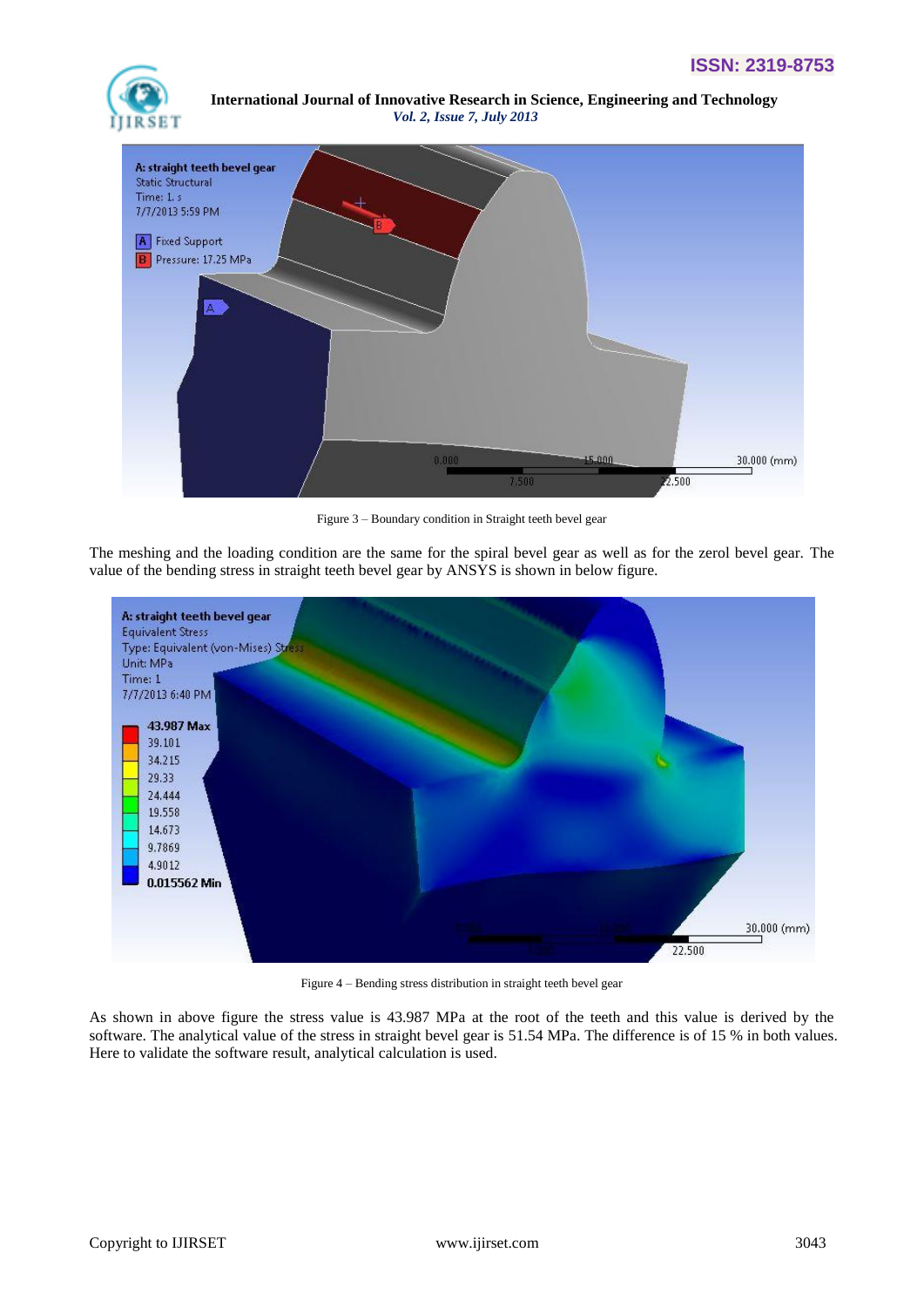



Figure 5 – Total deformation in Straight teeth bevel gear due to bending stress analysis

Here as shown in figure 5 total deformation in the straight teeth bevel gear is of 0.003 mm that is affordable in bevel gear teeth.



Figure 6 – Bending stress distribution in spiral bevel gear

As shown in figure 5 the stress value by ANSYS in spiral bevel gear teeth is 46.274 MPa at the root of the teeth. The analytical value for the bending stress is 41.23 MPa. The difference in the value is of 11 %.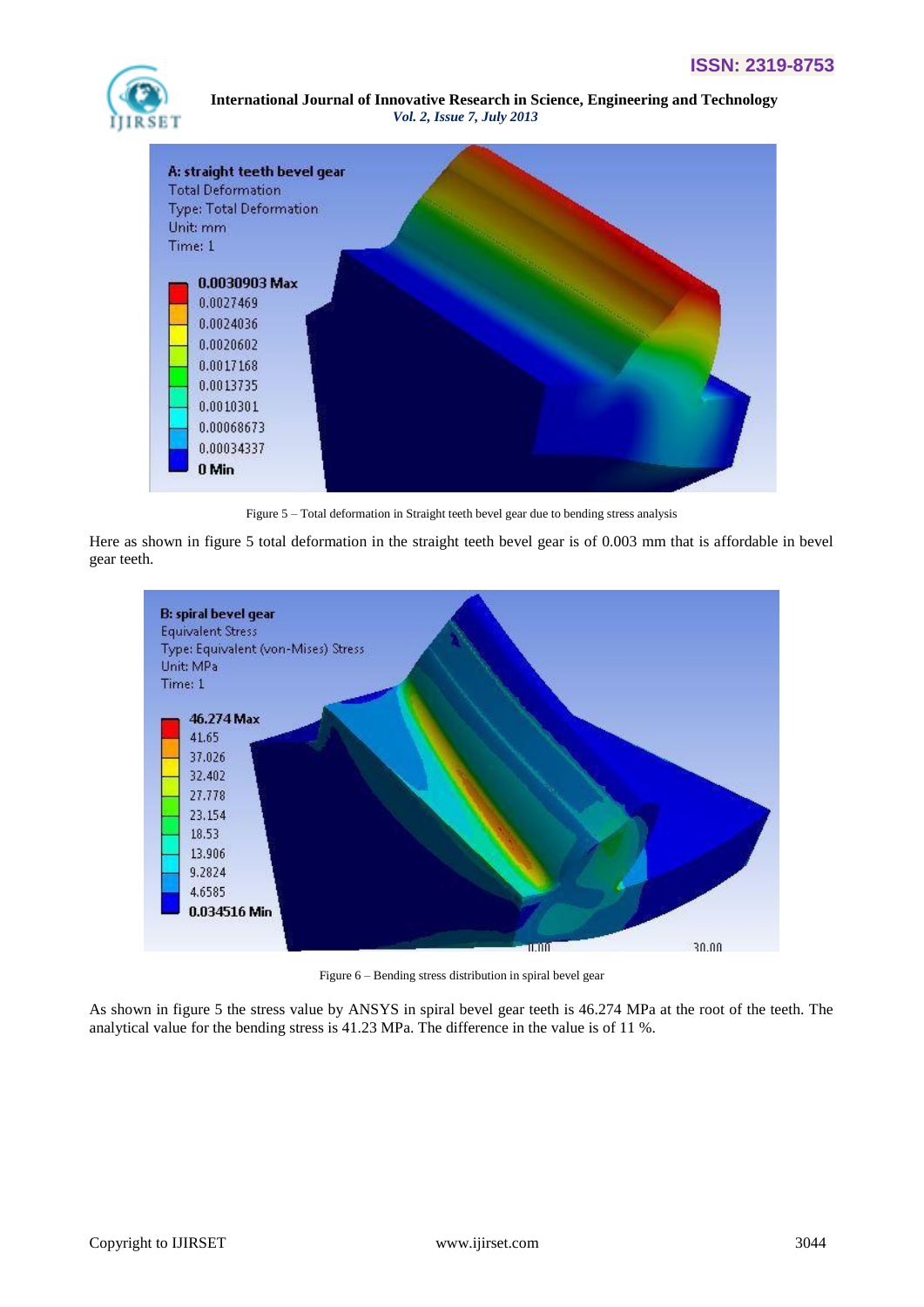



Figure 7 – Total deformation in Spiral bevel gear teeth due to bending stress analysis

The total deformation in the spiral bevel gear is of 0.006 mm at the tip of the teeth.



Figure 8 – Bending stress distribution in zerol bevel gear

As shown in the figure bending stress value in the zerol bevel gear by ANSYS is of 39.12 MPa. This value is the lowest compare to spiral bevel gear and straight teeth bevel gear.